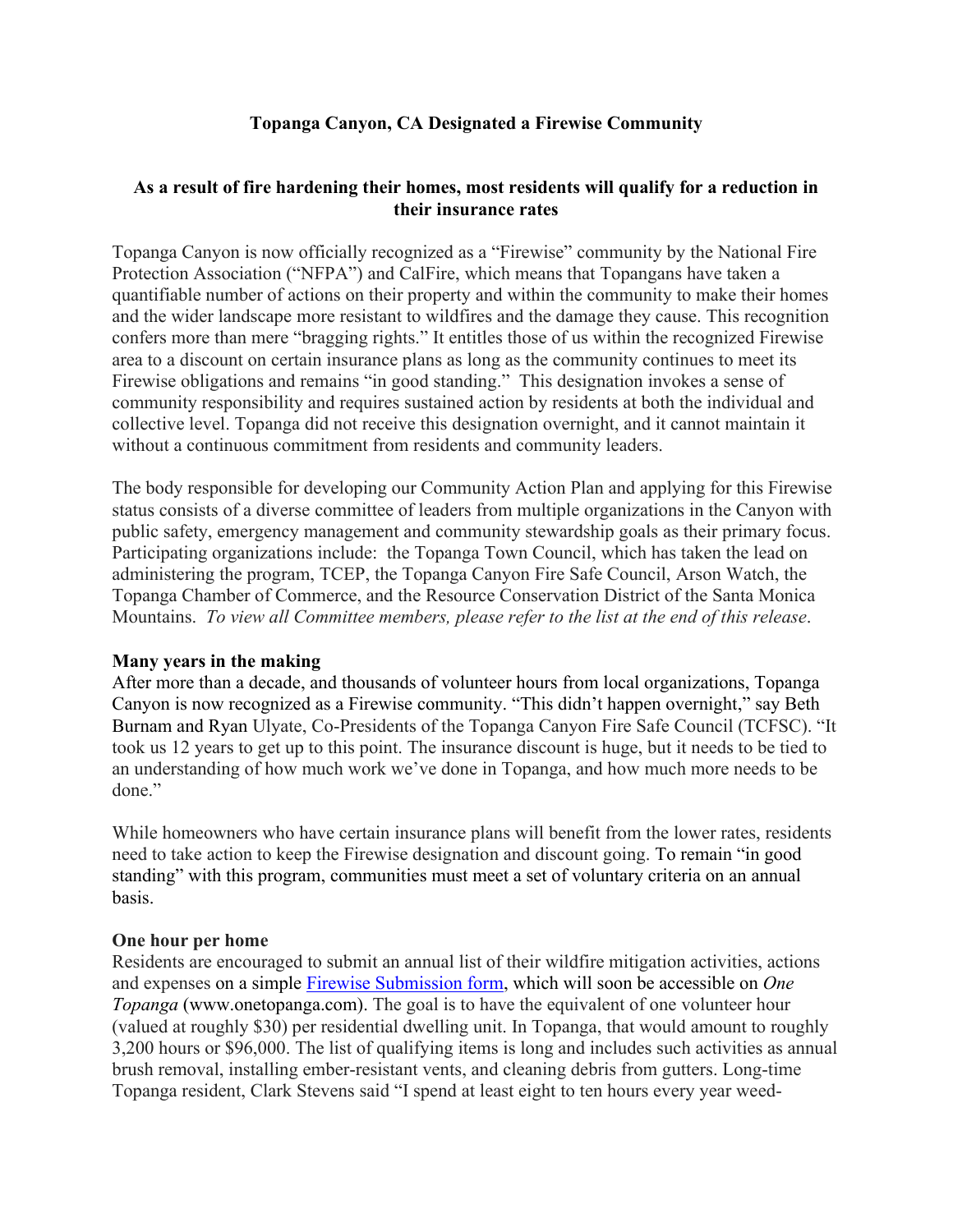whacking and trimming trees so I don't think it will be hard to gather the required hours to keep the designation." This program is a win-win, creating an opportunity for Topangans to fireharden their homes and learn wildfire mitigation best practices while collecting/recording the man hours to maintain the Firewise status.

"Topanga has been on the cutting-edge of fire prevention awareness and practices with community-based fire prevention education, fire mitigation and systematic evacuation procedures." said Carrie Carrier, President of the Topanga Town Council. So much so, the national Firewise USA program requested information from the Topanga Town Council to provide a framework to help other neighborhoods get organized, find direction, and take action to increase the ignition resistance of their homes and community and to reduce wildfire risks at the local level.

# **We've still got a long way to go**.

"This community can and should keep doing more to be able to survive a wildfire." Ulyate said. "We provide practical steps to homeowners, like what they can do, especially in the first 5 feet around their homes. Every hour spent on home hardening, attending a Zoom lecture, or getting a free Home Ignition Zone evaluation counts. The bottom line is that we all can and should do better, and this is a great incentive!"

#### **Getting up to speed – important links**

To learn more about the Firewise USA program and what it takes for a community to qualify, visit [https://www.nfpa.org/Public-Education/Fire-causes-and-risks/Wildfire/Firewise-USA.](https://www.nfpa.org/Public-Education/Fire-causes-and-risks/Wildfire/Firewise-USA)

To view the Topanga Firewise Map and confirm that your home is located within its boundaries, visit the link below and input your address to confirm its inclusion: [https://lacounty.maps.arcgis.com/apps/webappviewer/index.html?id=5209cbbab343404784a9c7e](https://lacounty.maps.arcgis.com/apps/webappviewer/index.html?id=5209cbbab343404784a9c7e01bf30bc3) [01bf30bc3](https://lacounty.maps.arcgis.com/apps/webappviewer/index.html?id=5209cbbab343404784a9c7e01bf30bc3)

Residential Property Insurance Companies Currently Offering Discounts for Fire Hardened Homes and/or Communities:

[https://www.insurance.ca.gov/01-consumers/105-type/95-guides/03-res/Insurers-Currently-](https://www.insurance.ca.gov/01-consumers/105-type/95-guides/03-res/Insurers-Currently-Offering-Discounts.cfm)[Offering-Discounts.cfm](https://www.insurance.ca.gov/01-consumers/105-type/95-guides/03-res/Insurers-Currently-Offering-Discounts.cfm)

To learn more about what you can do to "harden" your home against wildfires, visit [www.defensiblespace.org](http://www.defensiblespace.org/) and [www.ntcfsc.org.](http://www.ntcfsc.org/)

The Topanga Town Council would like to emphasize that it will only support and promote those activities that are both effective and environmentally-friendly. Thankfully, when it comes to being "firewise," the most effective actions are generally those things that are not controversial, such as hardening your home and removing excess brush.

# **Topanga Firewise Committee members:**

- Beth Burnam Topanga Canyon Fire Safe Council and Firewise Leader
- Will Carey Arson Watch
- Carrie Carrier Topanga Town Council and Firewise Leader